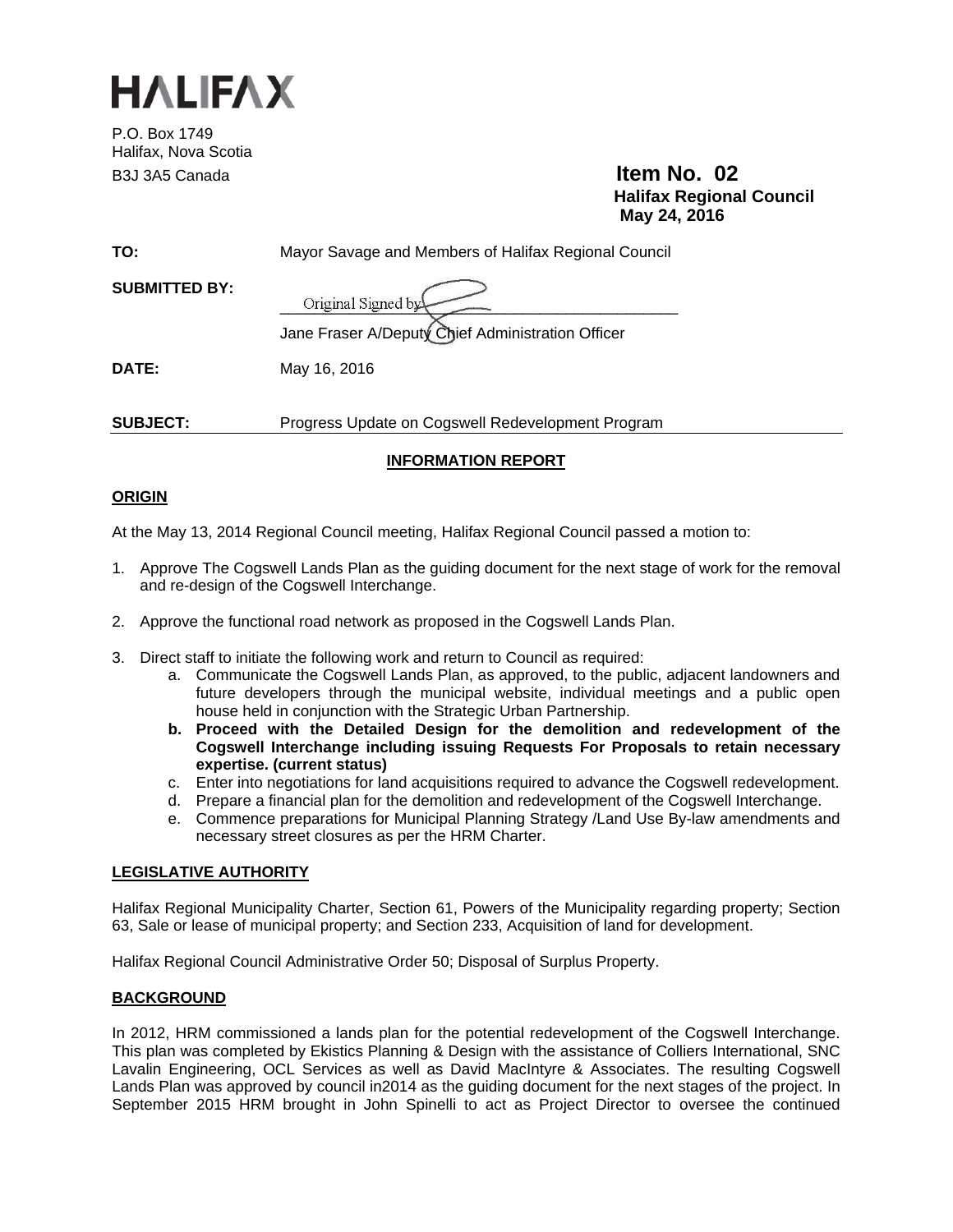development of the project. This information report is an overview and update of the progress in several areas; schedule, procurement, internal and external stakeholder engagement, district energy systems, risk management and land ownership/survey issues.

#### **DISCUSSION**

## Overview of the Program

The Cogswell Redevelopment Program is a collection of projects and initiatives generated from the Cogswell Lands Plan. The vision provided in the chapter 4 of the Cogswell Lands Plan is carried throughout the Program and will be present as further technical analysis, planning policy, regulation, and land transactions are completed.

The success of the Cogswell Redevelopment Program will depend upon the successful completion of a number of smaller projects

- Land Use Planning for the Cogswell Precinct,
- Public Realm Improvements,
- Release (sale) of the Land for Development, and
- Construction of the street infrastructure including transit requirements

These projects are led by internal as well as external resources, all under the oversight of the Project Director. Additionally, the Project Director, with support from other internal business units, will oversee the deconstruction of the Cogswell Interchange and reconstruction of new municipal infrastructure. Support will be provided from Planning & Development, Transportation and Public Works, Halifax Transit, and Operations Support. The following section gives an overview of the work that is to be carried out under each of the project headings. Attachment "A" presents a timeline for Program elements' commencement and estimated duration.

**Real Estate** – led by Corporate Real Estate within the Operations Support Business Unit. The Cogswell Lands Plan proposes the creation of nineteen (19) development sites. Of these sites, ten (10) are directly owned by HRM, one is co-owned with a private developer with the remainder controlled directly by local developers.

The area allocated for residential use can accommodate approximately 1,650 new units of housing. An independent Market Assessment report has been delivered to indicate how the local real estate market may respond to the release of new land parcels for development within the Cogswell corridor and other parts of the Regional Centre.

Economic environments and market conditions continue to change. Due to the long lead time for the build out and release of the land Corporate Real Estate will continue to monitor market conditions over the life of the Program to ensure that the land is released for development on a schedule that best satisfies the Municipality's objectives.

In the near term Corporate Real Estate will conduct a refresh of the market assessment that was carried out by Collier's International as part of the 2014 Report to Council. The intent of this update will be to enable council to make an informed "go/no-go" decision with respect to the objective that the revenue from the sale of the land offsets the cost of redevelopment.

#### **Land Use Planning**

The proposed Cogswell Redevelopment Program was developed with the current Downtown Halifax Secondary Municipal Planning Strategy (DHSMPS) and Land Use By-Law (LUB) in mind. Within the DHSMPS and the Cogswell Redevelopment Program policy direction is provided for;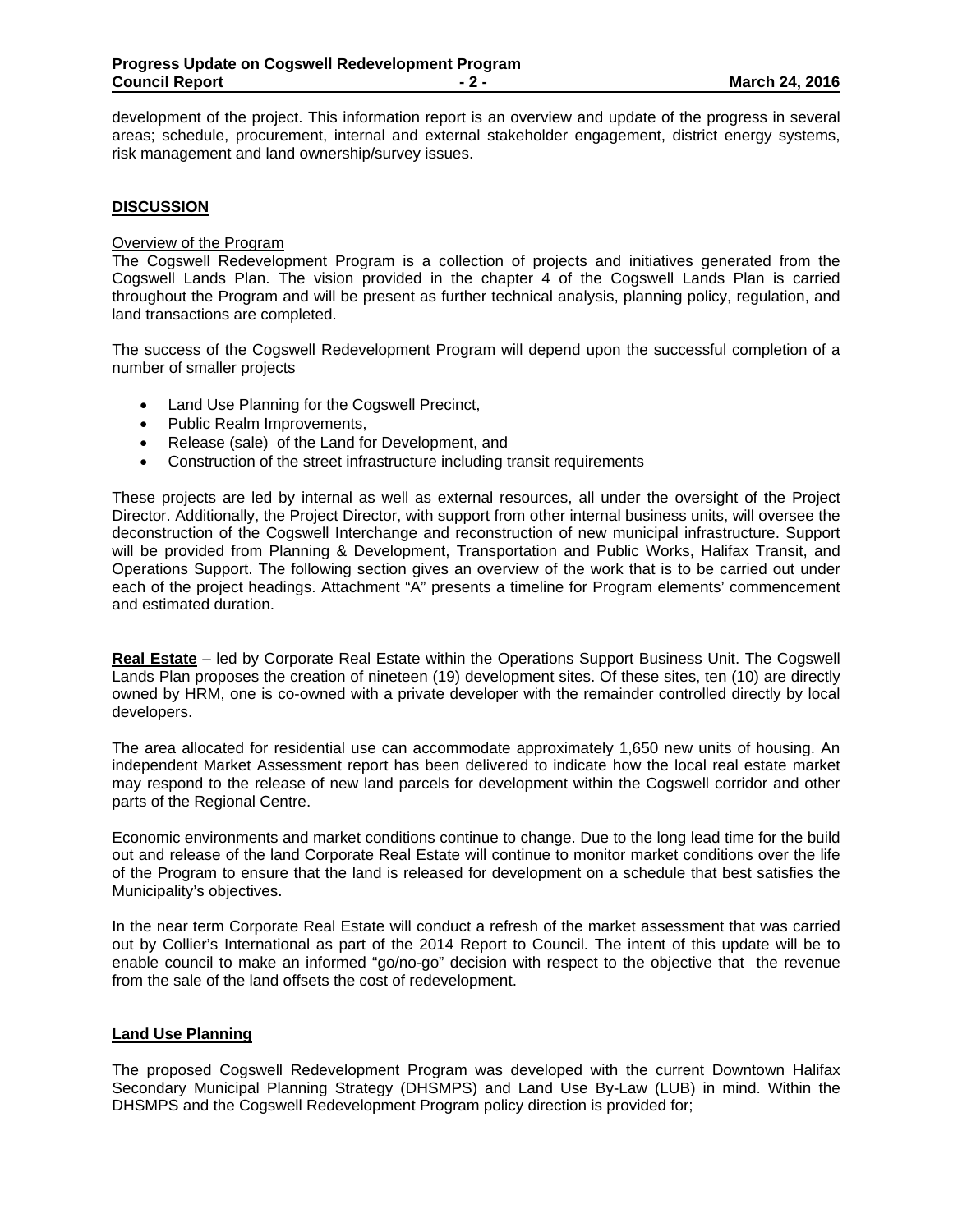- The maximum heights framework which provides a rational and balanced height pattern resulting from the synthesis of a complex set of urban design considerations tailored to the downtown Halifax context.
- The envelopes framework which establish the height and massing of new developments in the downtown. These envelopes were derived from a comprehensive process of exploration and testing and embody a complex and layered set of urban design considerations for low, mid and high rise building envelopes.
- Streetwall character is primarily concerned with providing guidance for how buildings should interface with the sidewalk and the quality of the enclosure they provide to the street. The placement, scale and design quality of the building's streetwall determines the nature and character of the streetscape and reinforces desired pedestrian or broader public realm objectives.
- Heritage character identifies the variety of heritage resources and contexts that currently exist in the downtown that should have priority consideration where impacted by a new development. These resources are a legacy of the area's rich and proud history and comprise the most significant aspect of the downtown's distinction.

Specific policies and regulations for the Cogswell district will be updated and adopted as technical details of the redevelopment plan are finalized through the ongoing study of the project. The technical details with respect to the road network and block structure is necessary to understand the full impact on the Urban Design of the district. The necessary amendments to the DHSMPS will be advanced once this is confirmed. The structure of the DHSMPS and LUB make these changes possible.

#### **Public Realm Improvements**

A public event was previously staged by the Strategic Urban Partnership in 2013 with the objective of adding detail to previous public discussions regarding the potential redevelopment of the Cogswell Interchange. The goal was to sample the public enthusiasm for the project and understand what public objectives the Program could advance. The output from this session was the 2014 Cogswell Shake-up report. Objectives from this engagement have been incorporated into the Cogswell Lands Plan which creates new barrier-free connections that will extend the existing Active Transportation path around the Casino as an effective starting point to the Halifax boardwalk. The redevelopment will introduce design features at grade such as separated use cycle paths, ground / pedway connections, ground floor commercial uses and a variety of open spaces and parks. Linking the Brunswick Heritage Area, Gottingen Street and the residential neighbourhood that surrounds those corridors to the downtown and waterfront is a core objective and principle of the Cogswell Lands Plan. The Cycle Path will become a preferred route for cyclists and the boardwalk provides a pedestrian link between downtown and the northern neighbourhoods.

As the Program moves forward, additional public and stakeholder consultation will held particularly around traffic implications, open space design, DHMPS and LUB amendments. The Cogswell Lands Plan also envisioned a new open-air Transit Hub capable of staging up to 16 buses at one time with optimized, barrier-free pedestrian connectivity to the Halifax Ferry terminal. This concept will be vetted with Halifax Transit as they continue to roll out the Moving Forward Together Plan.

#### **Communications**

It is important to keep the public, adjacent landowners, and potential private developers informed of the Cogswell Redevelopment Program as it develops. Considerable efforts have been extended in order to introduce the Cogswell team to a wide ranging group of internal business units and external stakeholders.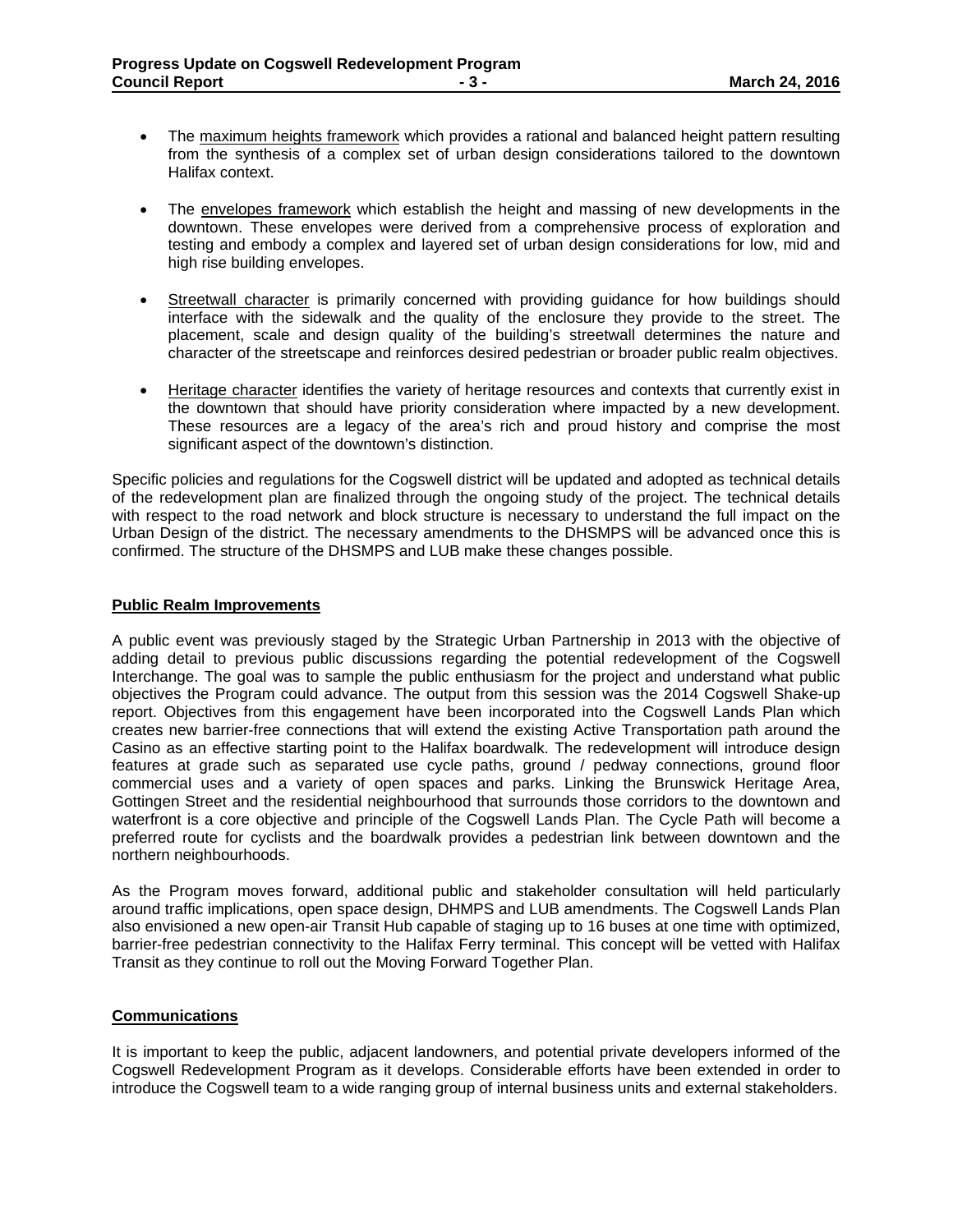Upcoming commitments include a public information session and website to communicate decisions and direction as well as outline future requirements for public and stakeholder input. An upcoming community engagement forum will be held with the Planning & Development and the Cogswell Team members to update the public concerns and aspirations for the Cogswell Redevelopment Program.

Continuing through the project, HRM will host additional engagement sessions to ensure the redevelopment continues to address the public's intention for the Cogswell Program.

#### **CONSTRUCTION PROJECT COMPONENTS**

#### **Overview**

The successful implementation of the Cogswell Redevelopment Program requires careful planning to safely remove large structures within the core of Downtown Halifax while maintaining access through the area for traffic, creating viable development blocks as work progresses, and maintaining access to adjacent businesses. The existing structures include three bridge structures and a network of retaining walls. Phasing has been designed to accommodate the needs of all stakeholders, and to efficiently reconstruct the Cogswell District. Three sub-phases have been identified that allow for consideration of what will be a complex implementation process. The phases are identified as follows;

**Phase 1:** Construction of the Northern Gateway Roundabout which connects Barrington Street, Cornwallis and Valour Way. During this phase, the east west connector roads – Cornwallis and Proctor Streets would be constructed.

**Phase 2:** Cogswell Street Re-construction incorporates the demolition and partial construction of the new Cogswell Street at the centre of the site as well as the Upper Water Street area near the Halifax Marriott (southerly area of the site).

**Phase 3:** Barrington Street Re-Construction consolidates the demolition and construction of the remaining sections of the new Cogswell Street and Barrington Street at the centre of the site as well as the east-west connector street between the Delta Halifax and Purdy's. This represents the primary block at the centre of the site.

#### District Energy Initiatives

While the Cogswell Redevelopment Program does present an opportunity for installation of underground services, a plan, scope and budget needs to be consolidated by HRM in time for the Design Consultants to incorporate this into the final Cogswell design brief. Although it is still fairly early in the program, this effort will require a long timeline for development, therefore the window to accommodate this initiative is relatively narrow. Halifax Water has commissioned an engineering feasibility study for district services in the Cogswell area which closed on January 19, 2016. The successful proponent was DEC Engineering and their preliminary report was received by March 31<sup>st</sup>, 2016 with the final report issued April 30, 2016. The Cogswell team will remain involved with the process and assist Halifax Water in pursuing this important objective. The preliminary finding from the independent engineering feasibility study indicates there exists a reasonable case for district energy in the form of enhanced heat recovery from the waste water effluent streams. This waster energy could provide sufficient heating and cooling to the proposed real estate development properties within Cogswell.

#### Stakeholder Review

Numerous internal HRM stakeholders have contributed to, and will continue to contribute to, key areas of design requirements in order to ensure that the foundational basis of the program is understood by the Prime Design Consultant. The scope of work and final contract are being compiled by the Cogswell team, procurement, legal, risk & insurance and as well as technical representatives from all of the relevant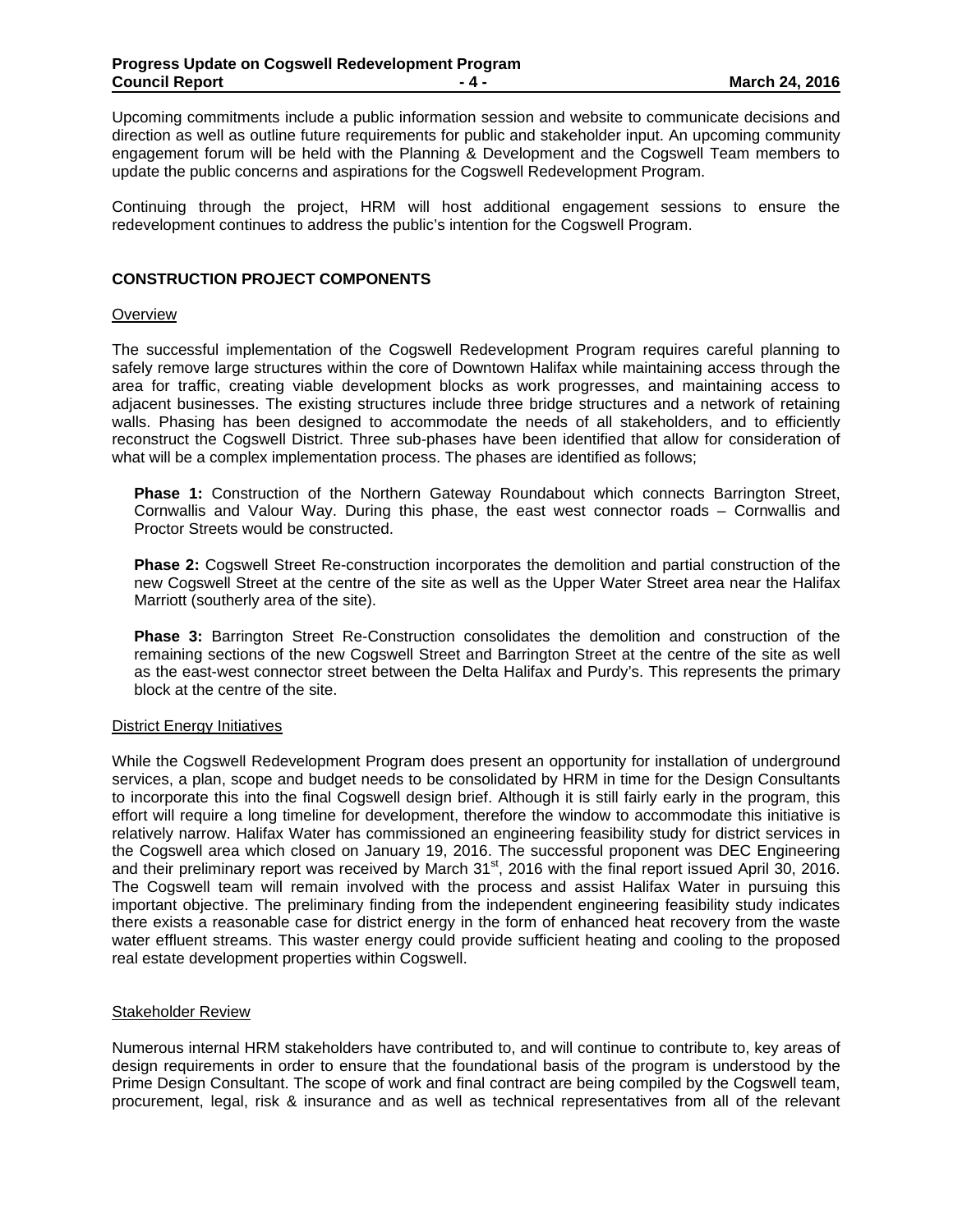Business Units. The internal stakeholders will have varying levels of initial, ongoing and advisory capacity levels of inputs as the program progresses through Pre-Design award and Design Development. Initial meetings with these organizations has already occurred and subsequent follow-up meetings to better understand the stakeholder concerns and requirements will continue as the Traffic Consulting Services and Prime Design Consultant are brought onboard and Design Development progresses. Additionally regular informational updates will be issued to all stakeholders so that the general program progression and timelines are understood and that any new concerns from the stakeholders can be investigated and responded to in a timely manner. Considerable efforts have additionally been extended to introduce the Cogswell team to a wide ranging group of external stakeholders. Initial meetings with these organizations have already occurred and subsequent follow-up meetings to better understand the stakeholder concerns and requirements will continue as the Prime Design Consultant is on-boarded and Design Development progresses. There currently exists significant good will towards the program from these stakeholders and it is paramount that they remain involved to ensure their concerns are understood by the design team so that concerns can be properly mitigated in the design phase to the extent possible.

#### Schedule

A Program such as the Cogswell Street Redevelopment Program's success depends on the preliminary work and preplanning that is carried out prior to beginning the actual design and construction phases of the Program. As such, a detailed Work Breakdown Structure (WBS) schedule had been compiled for task analysis on a fine-grained basis. At the December 17, 2015 meeting of the Community Council it was determined that future schedule progress should be reported to Council based upon the Program progress chart developed by Ekistics in 2014. This schedule was compiled in 2014 and included milestone dates that were not reflective of the actual commencement date and timelines involved. The schedule has since been modified in order to reflect the progress of the Program while still adhering to the process oriented style and graphical task representation of the original. The Cogswell Redevelopment progress chart is attached as an appendix A to this report.

#### Progress

The procurement of the Prime Designer will be a large value award with significant "profile" within the local Engineering/Architectural market. For this reason, the oversight of an independent third-party **Fairness Monitor** was required to ensure that complete objectivity and adherence to the approved procurement strategy is maintained throughout the tendering, evaluation and award phases for the Prime Design Consultant tender. The RFP documents for the Fairness Monitor were compiled by the Cogswell team and HRM procurement and released for tender on January 26, 2016. The Fairness Monitor contract was awarded to P1 Consulting Ltd on February 28, 2016. Several meetings have been held with the Cogswell team and P1 Consulting and they have been reviewing the RFP procurement templates as well as the specific scope of work for the Prime Design Consultant. Additionally, we will rely on P1 as the Fairness Monitor to determine what role Ekistics may perform in the upcoming tender for the Prime Design Consultant to ensure conflicts of interest are avoided.

The retention of **Traffic Consulting services** is critical in performing early analysis of the traffic flow conditions ahead of onboarding the Prime Design Consultant. It is intended that this study will provide HRM staff with detailed analyses and information to assist in determining how to move forward with the proposed road network modifications and to provide planning input to the Prime Design Consultant once retained. The study will provide an operational assessment of the area street network, with and without modifications, to ensure the traffic demands resulting from the Cogswell Redevelopment Program can be accommodated along with other planned developments in the area. The Traffic Consulting RFP was compiled with input from the Cogswell team, procurement, legal, infrastructure planning, traffic management, transit & urban design groups. The RFP for Traffic Consulting Services was released for tender on February 26, 2016 and closed March 29<sup>th</sup> with two qualified bid responses. CBCL Limited's proposal scored highest overall with an award made to them for \$237,926

An additional requirement for the Program is the engagement of **Surveying Services**. The existing properties within the Precinct 8 boundary of the Cogswell lands consist of multiple lots with outdated boundary identifiers. The requirement is to produce a boundary plan of the Cogswell Program area and right of way of the existing Cogswell Interchange as well as any encroachments, easements and rights of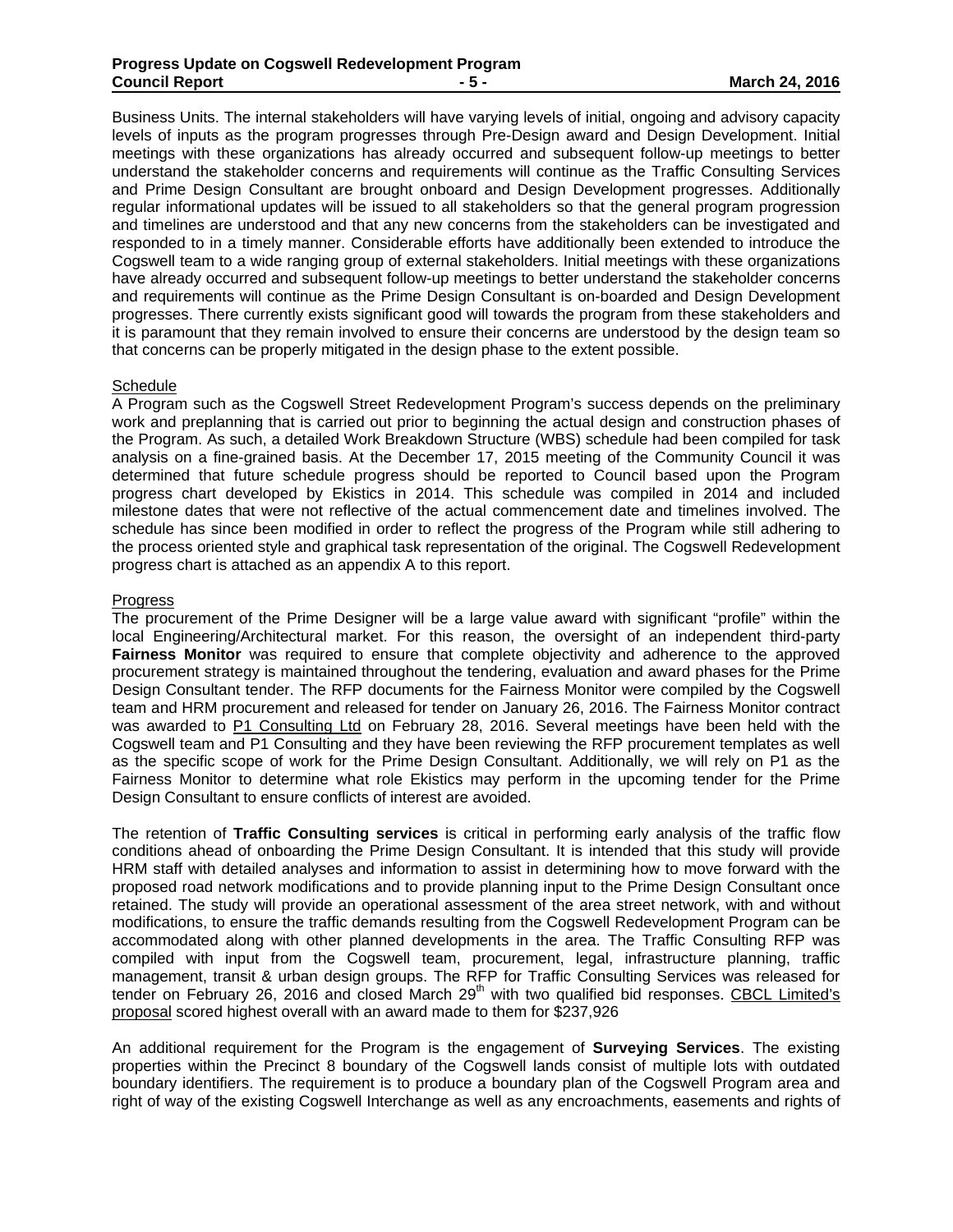way affecting the parcel and immediately adjoining the boundaries of the parcel. The Surveying Services RFP was compiled with input from the Cogswell team, procurement, legal, surveying and project planning & design groups. The RFP for surveying services was released for tender on February 19, 2016, closing on March 8, 2016 with proposals from five (5) organizations received. The highest overall scoring respondent was WSP Engineering for the surveying services.

The major pending procurement initiative is the **Prime Design Consultant**. The RFP, scope of work and final contract are being compiled by the Cogswell team, procurement, legal, risk & insurance and as well as technical representatives from all of the relevant Business Units. This will be a significant document once released and is expected to generate responses from across Canada. The anticipated release date for the Prime Design Consultant RFP is late May, 2016. Following a 12-14 month anticipated design window, it is expected that the Construction Contractor can be secured for late summer of next year with initial construction efforts beginning fall, 2017.

### **FINANCIAL IMPLICATIONS**

The Cogswell Redevelopment plan currently has an anticipated budget of \$ 61,750,000. This is a class "D" estimate based upon the Cogswell Lands Plan. Program cost will be frequently reassessed as the design development progresses with a final budget being presented to council prior to engaging construction services. The overall program budget has been allocated by both year and category for the duration of the Program. This Program budget indicates cash flow for capital expenditures through to the end of 2020 for both internal staffing and external consultants and service providers during pre-design, design, pre-construction and construction phases. Construction contingency funding is incorporated by year. The initial contract budget is currently predicated upon a class D level estimate from the 2014 Ekistics report. Further cost certainty will be gained during the 12-14 month long design phase. The engagement of a professional Cost Consultant is required in order to provide real-time cost certainty as the design progresses through 30, 60 and 90% Design Development. As per the commitment made in the original Council motion, the Cogswell team will report back to Regional Council at the 60% Design Development stage to obtain a "GO/NO GO" decision. The output from the Cost Consultants will guarantee the most up to date and accurate statement of program cost and anticipated revenue for a final council review prior to proceeding to market for the Construction Services provider.

## **COMMUNITY ENGAGEMENT**

This project is about city building, which must take into account the desires of its citizens, every bit as much as the realities of cost, infrastructure and market forces. The Cogswell Lands Plan is based on public feedback collected over a 10-year period, including feedback gathered at the Cogswell Shake Up, a public engagement session hosted by the Strategic Urban Partnership and Mayor Mike Savage in 2013.

Now that Regional Council has approved the Cogswell Lands Plan, the Cogswell Redevelopment Program can proceed; as part of this there will be further opportunities for public engagement later this year on other aspects of the project, including new open spaces, planning regulations and the design review.

## **ATTACHMENTS**

Attachment A – Cogswell Redevelopment Program Progress Chart Attachment B – Ekistics 2014 Original Timeline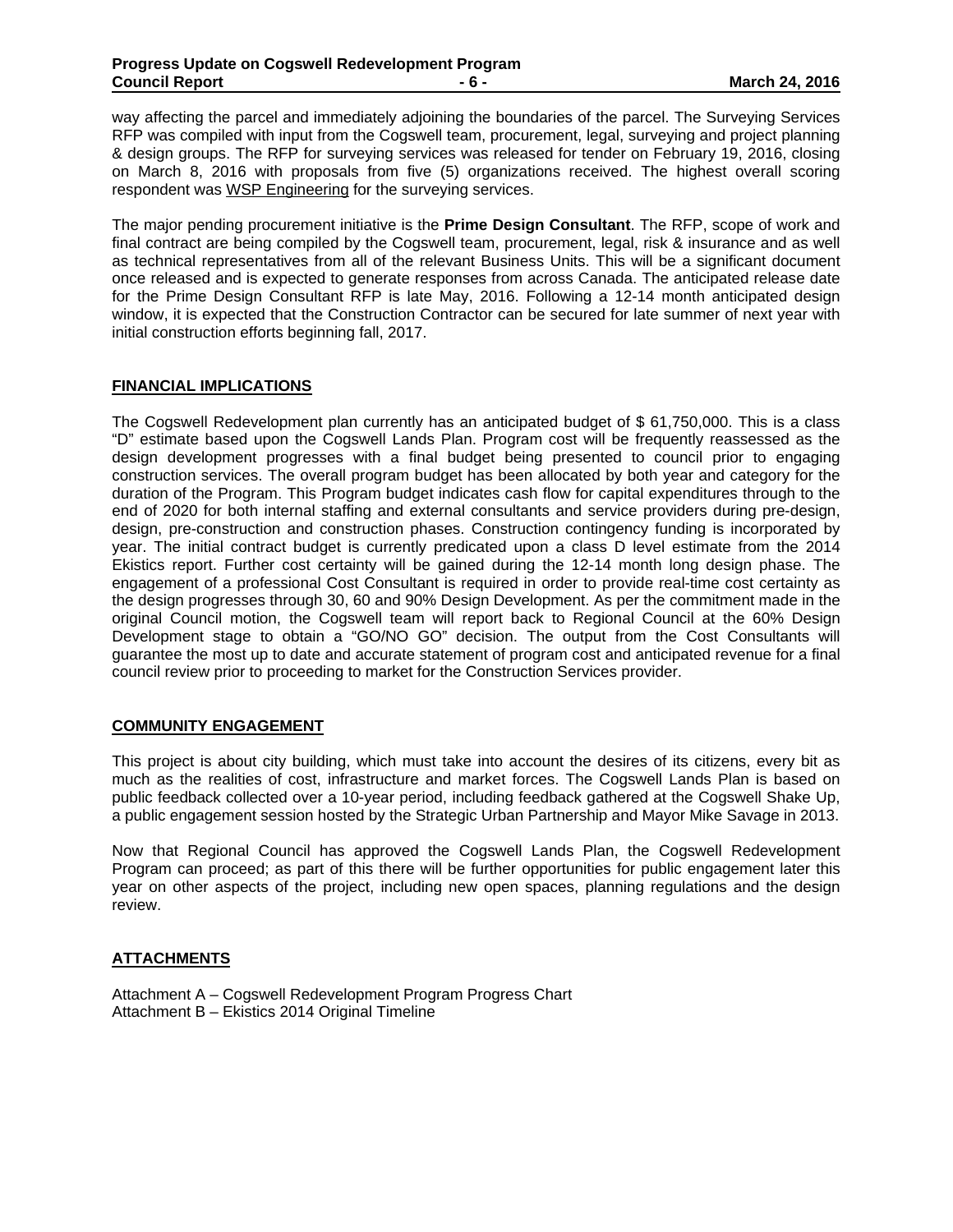A copy of this report can be obtained online at http://www.halifax.ca/commcoun/index.php then choose the appropriate Community Council and meeting date, or by contacting the Office of the Municipal Clerk at 902.490.4210, or Fax 902.490.4208.  $\Delta$ 

| Report Prepared by: | John Spinelli, CET, Director, Cogswell Redevelopment Program 902.293.8567 |
|---------------------|---------------------------------------------------------------------------|
| Report Approved by: |                                                                           |
| Report Approved by: | Bob Bierke, Director Planning & Development, 902.490.1627                 |
|                     | Jane Fraser, A/Deputy Chief Administrative Officer 902.717.0443           |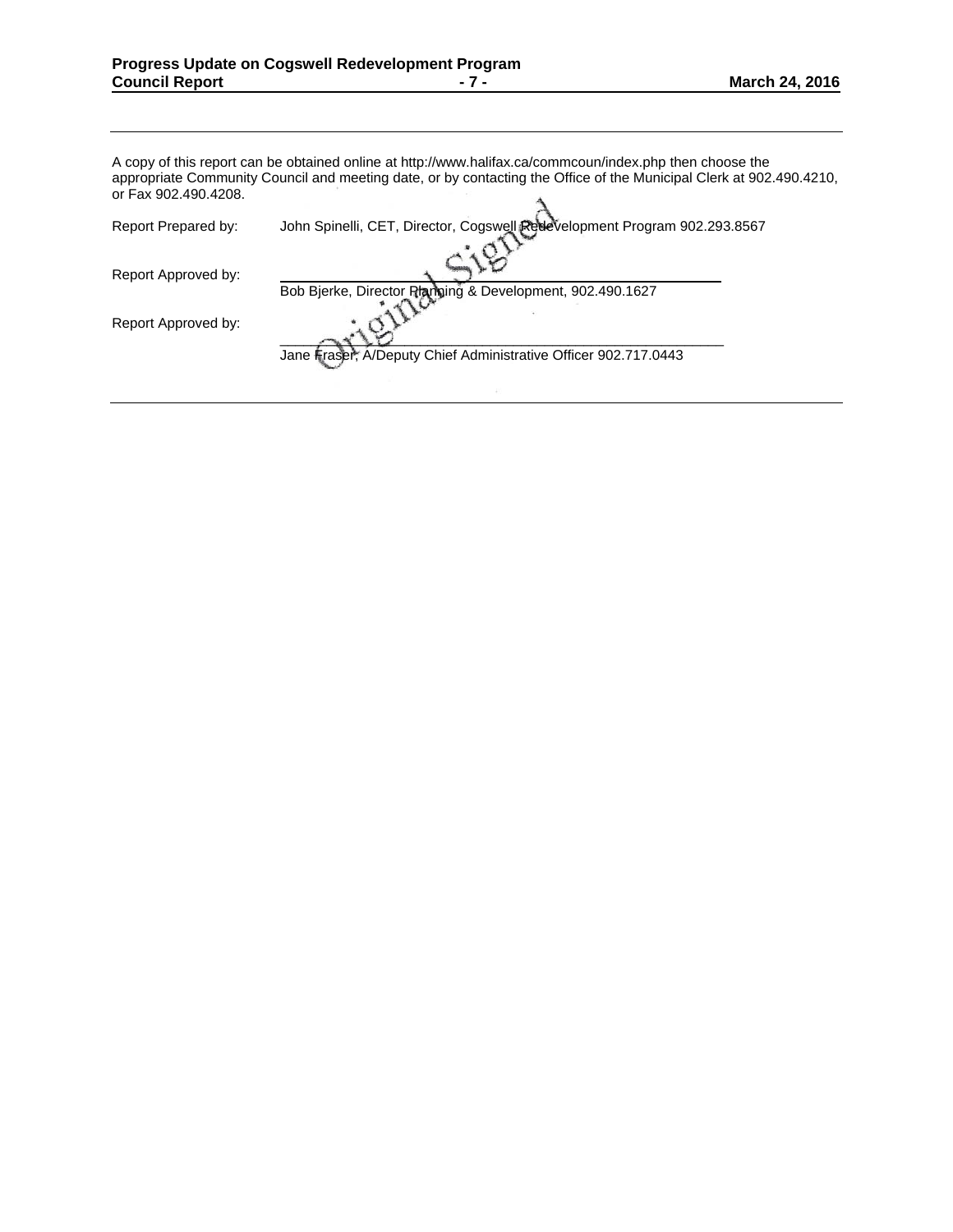# **Cogswell Redevelopment Program**

**Progress Chart**